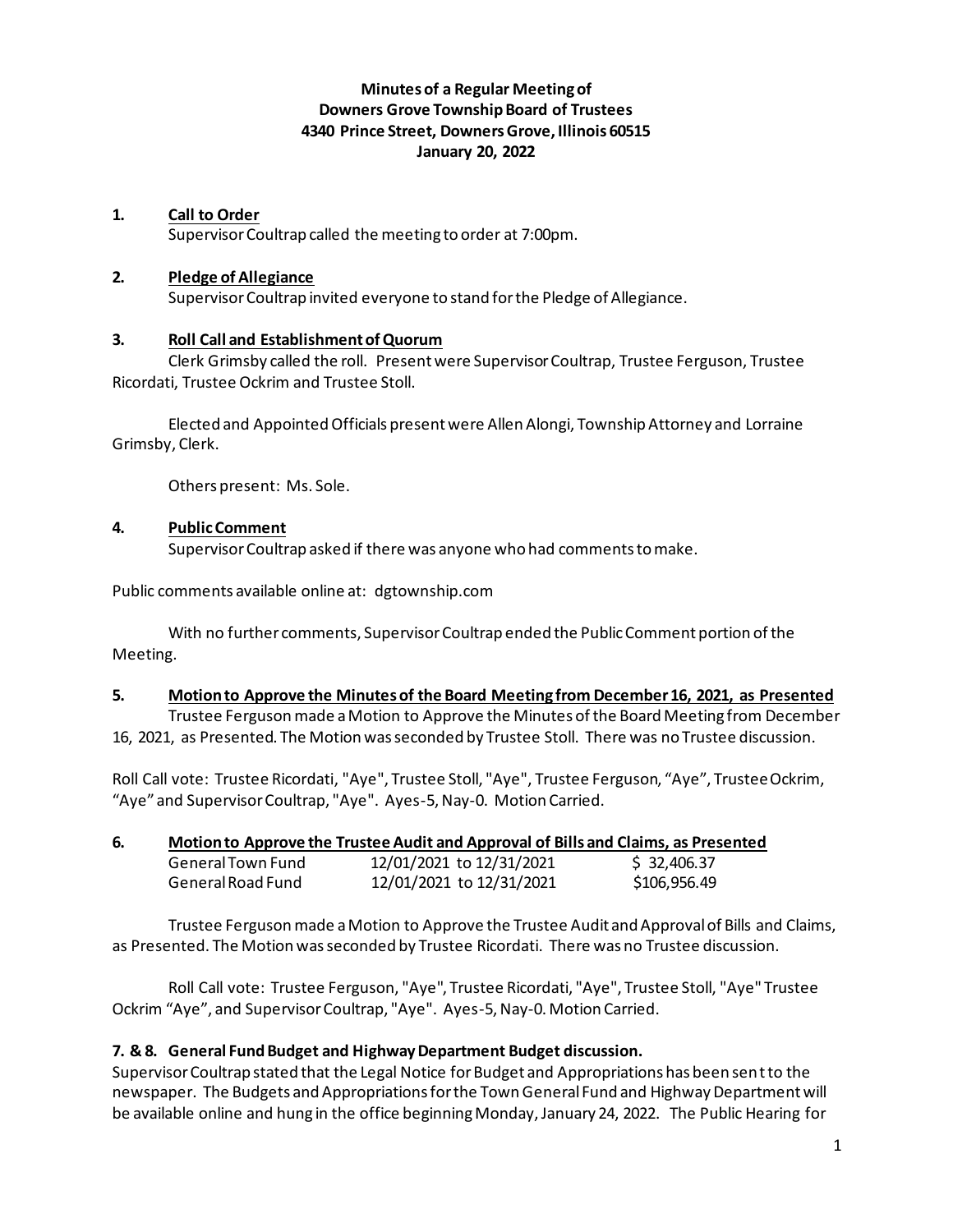the Highway Department will be held on Thursday, February 24, 2022 at 6:30 PM. Public Hearing for the Town General Fund will be held on Thursday, February 24, 2022 at 6:45 PM. The General Board of Trustee Meeting will begin following the Public Hearings.

## **9. Supervisor's Report**

a. Supervisor Coultrap reported that the outdate General Assistance Policy has been updated to be more inline with other Townships. Effective January 1, 2022, the Downers Township General Assistance will increase its income guidelines and payments levels in order to serve more residents of the Township.

 b. Supervisor Coultrap explained the differences between General Assistance, Emergency Assistance and LIHEAP programs and guidelines.

c. Supervisor Coultrap provided a brief update on the cleanup project at Oak Hill and Oak Crest Cemetery.

## **10. Assessor's Report**

There was no Assessor's Report.

## **11. Highway Commission Report**

In the last month the Highway Department has been working on the following projects. We have been out plowing and/or salting several times over the last month. Our most difficult storm started out as freezing mist then dropped in temperature for several days. We removed the ice with salt but had to keep a close eye on problem spots where thawing occurred during the daylight hours and refreezing occurred later in the day.

Crews have been out with cold mix to patch potholes created from the freeze thaw cycles.

Crews picked up Christmas trees placed in the right of ways by residents for recycling. Trees are chipped at our shop and offered to residents as free mulch.

Crews trimmed several areas where brush created issues by blocking signs, and they handled several downed trees from the high winds we had.

Sign replacements happened in different subdivisions of the Township to replace worn out signs, and signs damaged during the high winds we endured over the last few weeks.

During the coldest days of the last month, crews pulled maintenance on the vehicles and cleaned out the bays at the shop.

Crews picked up garbage dumped on Jeans Rd and on 97th St.

## **12. Old Business**

There was no old business presented.

# **13. New Business**

There was no new business presented.

- 14. No Executive Session
- 15. No Executive Session
- 17. **Closed Session Report**